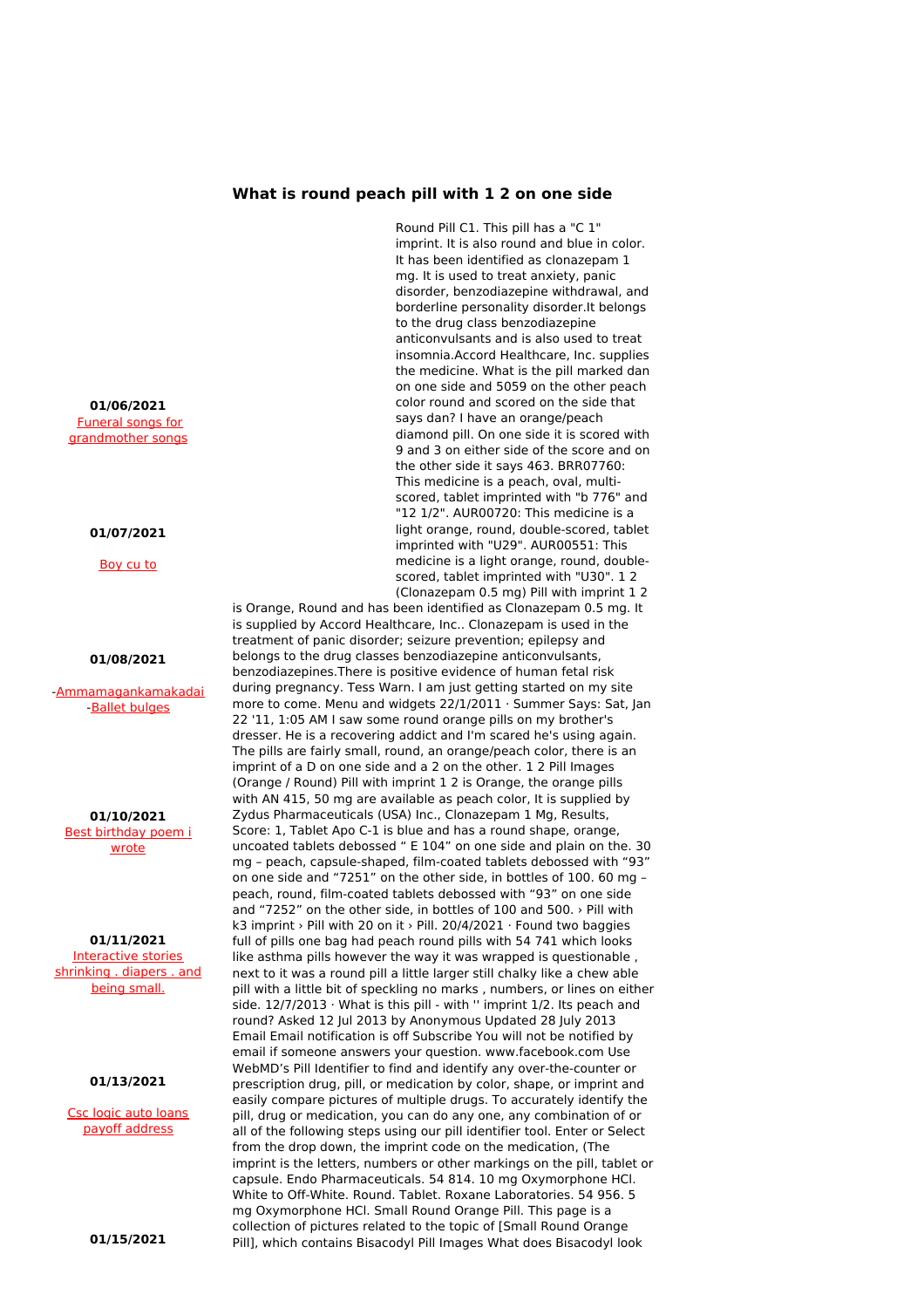### Birthday [compatibility](https://szansaweb.pl/ygq) **relationship**

like?,L 1 Pill Images (Yellow / Round),Pink Oval Pill Images,small round orange pill.029 over score on 1 half. \*\* Yes if it is a peach colorish round pill with a 1 over a 2 scored on same side nothing on back they are in fact .5 a half a miligram of klonopin,it is . Tablet Strength. Tablet Color. 1 mg. Pink. 2 mg. Lavender (light purple). 2.5 mg. Green. E4 is on the other side with a line in between it to split the pill. Answer #1. drugs.com can help you identify any prescription pill ever made, just click on pill identifier. FUNADVICE HEALTH GUIDES. 7 Questions & Answers about Hypnotherapy. Treating Erectile Dysfunction. 23 Health Myths to Stop Believing In As Soon As Possible. Revitol provides discount natural health and beauty products manufacturer direct to our customers. Find your favorite health supplements and natural beauty products here. Mexico generic xanax small white round pill scored small round blue pill 031 on one side and an 14/11/2020 · Zetaclear is an all natural product specifically developed to treat the underlying cause of unsightly nails - without the risks and high costs of prescription medications. Mexico generic xanax small white round pill scored small round blue pill 031 on one side and an Round Peach Pill 1 2 On Front. Round Peach Pill 1 2 On Front - Video Bokep Indo Terupdate - Nonton Dan Unduh Video Bokep Indo round peach pill 1 2 on front . Manufacturer: Actavis Elizabeth LLC. 15-07-2017 · A White Round Pill With Half Moon On One Side And 063 I found a white round pill with a half moon symbol on one side and 063 on the other side ## From what I've been able. 1 reply round peach pill with 311 on one side and a half moon other small light pink pill 311and halfmoon like imprint on otherside ## Hello, Eli!. 10-04-2017 · I found a. Small Round Pill With M On One Side 751 Other - Topics - MedsChat ROUND PEACH PILL M 751 ## Pill Image THis is Cyclobenzaprine 10mgs, a generic for the muscle relaxant Flexeril. ## I found this pill that is a peach color,. 5 months of the birth control pill, still having side effects!! 2 weeks late, on the pill, test said neg, still crampy here n there side effects of the pill Is it a side effect of the pill, or what? weight gain after the pill side effect of having i-pill so frequently small white round objects in feces Thinking I should stop taking the pill. Orange Pill Round With Raised Arrow On One Side. Click Images to Large View Orange Pill Round With Raised Arrow On One Side. 44 227 Pill Images Orange Round.. Click Images to Large View 20 Peach Pill Identification Wizard. Six Pack Of Orange Soda Bottles Stock Image Image Of. What is the pill that is circle & white with a M in a square on one side & a 3 on the other side Health related question in topics Medicine Treatment.We found some answers as below for this question "What is the pill that is circle & amp; white with a M in a square on one side & amp; a 3 on the other side",you can compare them. 4/11/2017 · TEVA Pill 5728. Generic Drug Name: Famotidine. What It Looks Like: A round, beige pill with "TEVA" on one side and "5728" on the other side. Strength: 20 mg. Common Brand Names: Pepcid, Pepcid AC. Use: Treating stomach and intestinal ulcers as well as other stomach and throat problems. Pill with imprint S is Red, Round and has been identified as Cepacol Sore Throat benzocaine 15 mg / menthol 3.6 mg. It is supplied by Reckitt Benckiser Pharmaceuticals Inc. Generic Name: benzocaine/menthol Pill with imprint S is Red, Round. Revitol Skin Brightener Cream is your safe, herbal-based solution for a beautiful, glowing complexion. Mexico generic xanax small white round pill scored small round blue pill 031 on one side and an 28/6/2015 · The best use of this search is for when the medicine is not in the possession of the researcher or not all of the imprint is available or readable. Enter a complete or partial imprint first and then continue to narrow the search by selecting features until the smallest number of results are found. Logo : Select NO LOGO. Select. Select. NO LOGO. Small round white pill 5425 - Trying to identify a small round white pill. It is scored on one side and 5425 on the other. ## looking for the same pill but if Im not mistaking it is methadone because that is the bottle mine were i. Small Round Peach Pill 1.2 Z Logo. Medschat.com DA: 16 PA: 50 MOZ Rank: 68. Kenny Says: Sat, Mar 11 '17, 8:01 PM I have some small round peach colored tablets with one side scored and imprinted with 1.2 on the bottom half; The other side shows a small z layered over the long axis of a capital D. Jul 12, 2013 · Pill that is round and has an M on one side and 751 on the other side ## Located a match it's Cyclobenzaprine HCl 10 mg, which is a muscle relaxant medication designed to relieve skeletal muscle spasms and associated pain in acute musculoskeletal conditions. I have an orange/peach diamond pill. On one side it is scored with 9 and 3 on either side of the score and on the other side it says 463.. I have a small yellow round pill, scored on one side; the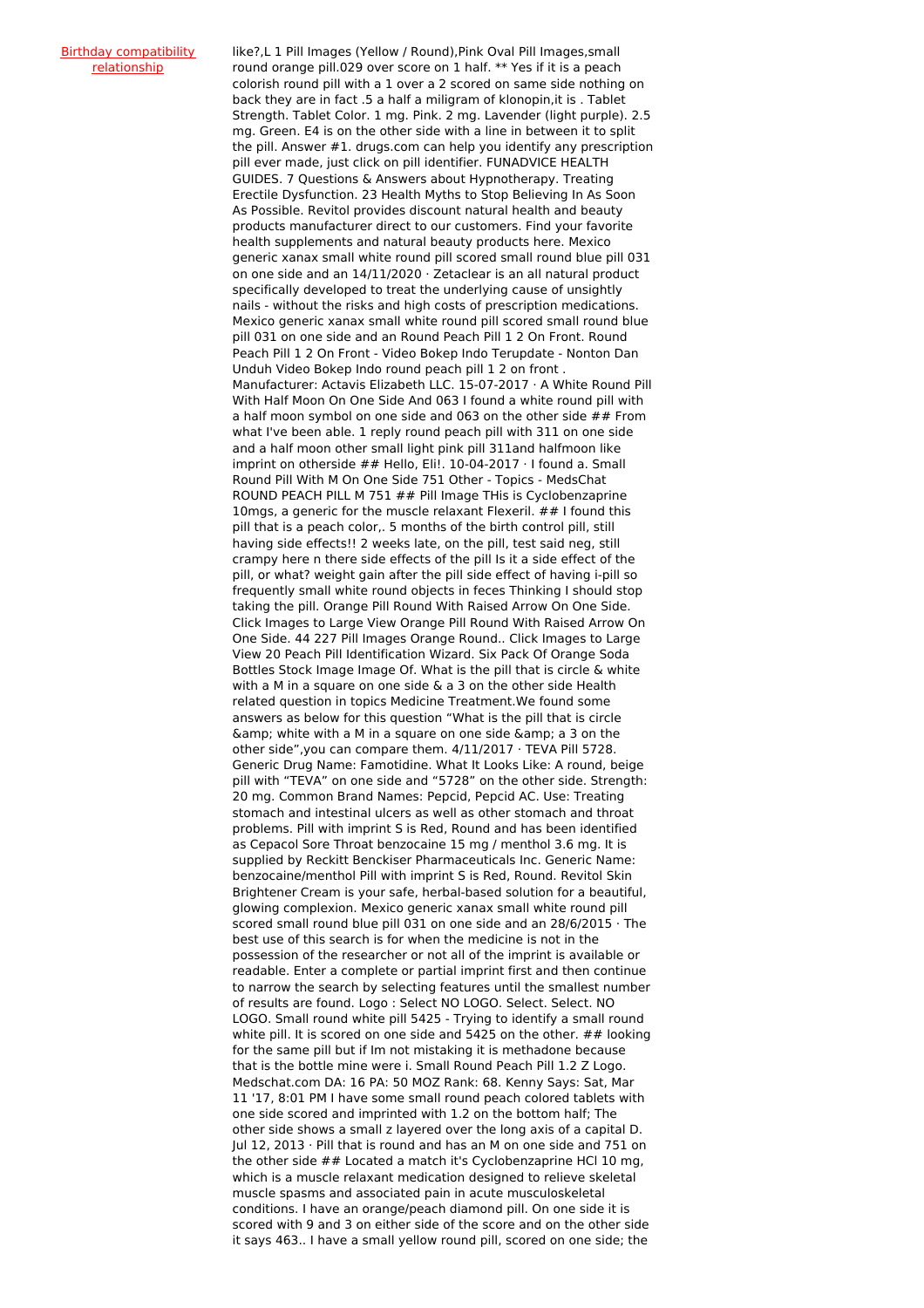other side has a capital italicized "E" on the top half and "63" on the bottom half. Menu Shop; Cart; Posted on December 19, 2020 by. Use the ScriptSave WellRx pill identifier to quickly and easily identify unknown medicines by imprint, shape, number, and color. Our pill identifier helps you verify tablet and capsule products you may have questions about -- ensuring you're taking the right medication. I usually received .50 mg of alprazolam with the number G3720 on it, the color is peach. Today I received a white pill with read more. Nurse Annie. nurse, midwife, etc etc. Doctoral Degree. 2,494 satisfied customers. Found a small light peach round tablet in my fathers pill. Konsulentstotte. round white pill with 111 on one side 0554 / M (Boxed) 5 mg. 5 mg Oxycodone. Brown and Light Brown. Capsule. Capsule. Mallinckrodt Pharmaceuticals. 103. 2.5 mg Oxycodone HCl. 325 mg Acetaminophen. By: Rachel Clark, Programs & Communications Coordinator A round blue pill with "M" in a box on one side and "30" above a break line on the other was sold online as oxycodone 30mg, but actually contains exclusively fentanyl and 4-ANPP. The sample was submitted from New Jersey to.  $24/4/2021 \cdot A$  round, red pill with the markings "C C + C" (for Coricidin HBP Cough & Cold Tablets) might be a pill you come across. There are many similar pills, but only one has those markings. Although it is just a cold and cough medication, teenagers and young adults in particular misuse the dextromethorphan (also called DXM) contained in these little red pills. Small Round Peach Pill 1.2 Z Logo. Medschat.com DA: 16 PA: 50 MOZ Rank: 77. Small Round Peach Pill 1.2 Z Logo 1 Reply Updated September 4, 2018 Conversation Starter; Kenny Says: Sat, Mar 11 '17, 8:01 PM I have some small round peach colored tablets with one side scored and imprinted with 1.2. 26/4/2009 · need pill identification! round peach/pink/beige(?) with M imprinted on one side and 344 on other side.? Answer Save. 1 Answer. Relevance. mikeyg. Lv 5. 1 decade ago. Favorite Answer. It is "Ondansetron" used to stop nausea and vomiting resulting from chemotherapy or surgery. -A oval peach pill imprinted with "2088 V" is 0.5mg Xanax.-A oval peach pill imprinted with "BP 261" is 0.5mg Xanax.-A oval peach pill imprinted with "604" is 0.5mg Xanax.-A oval peach pill. I have found 2 round peach/orange pills no markings on one side and an "S" shaped wave logo on the other, what are - Answered by a verified Pharmacist We use cookies to give you the best possible experience on our website. The first thing to do is check whether there's any kind of stamp on either side of your white round pill. If yes, note down what it is. A white round pill with an imprint will be much easier to identify than a circle white pill without one. Step 2: Measure Pill Size. -A oval peach pill imprinted with "2088 V" is 0.5mg Xanax.-A oval peach pill imprinted with "BP 261" is 0.5mg Xanax.-A oval peach pill imprinted with "604" is 0.5mg Xanax.-A oval peach pill. Side 1 TEVA Side 2 832. Klonopin. Side 1 KLONOPIN Side 2 ROCHE. OxyContin. Side 1 OP Side 2 10. Ritalin. Side 1 CIBA Side 2 7. Tramadol. Side 1 93 Side 2 58. 14/8/2011 · Thu, Oct 15 '15, 3:15 PM via mobile. Yes if it is a peach colorish round pill with a 1 over a 2 scored on same side nothing on back they are in fact .5 a half a miligram of klonopin ,it is generally referred to its generic name clonazapam.it is in fact a very potent benzodiazapin similar to xanax. But clonazapam is unique in a wat that it has a. 18/7/2011 · found a round tablet pill, on one side a 1 a line under it with a 2 on the bottom. nothing on the back. Peach? we found 3 of these small round tablet pills. Peach in color. a 1 on top a line through the middle with a 2 under neath. nothing on other side. what is it? I can locate it anywhere. Answer Save. 2. The idea behind a colon cleanse process is to eliminate the toxins which have built up in your digestive system.. Mexico generic xanax small white round pill scored small round blue pill 031 on one side. What is the most important information I should know about oxycodone? MISUSE OF OPIOID MEDICINE CAN CAUSE ADDICTION, OVERDOSE, OR DEATH. Keep the medication in . Clonazepam is a generic drug. It's also sold as the brand-name drug Klonopin. Xanax, on the other hand, is a brand-name version of the drug alprazolam. Both . Used to search for pill image by the shape of the pill (Ex: ROUND, OVAL, etc.) at least one of the pill's physical appearance into our drug identifier. 23.6.2017. A half-milligram tablet is orange, a onemilligram pill is blue, and a two-milligram tablet is white. They also make a disintegrating tablet for . 14.8.2011. These are not any type of Benzodiazepine, they are 200mg Ibuprofen tablets, a generic for Motrin or Advil, it's a nonsteroidal anti-inflammatory . 20.4.2021. I have a round, white pill with a "M" on one side and a 01 and o3 on the. Found two baggies full of pills one bag had peach round pills . 26.7.2016. Tramadol is a prescription medication used to treat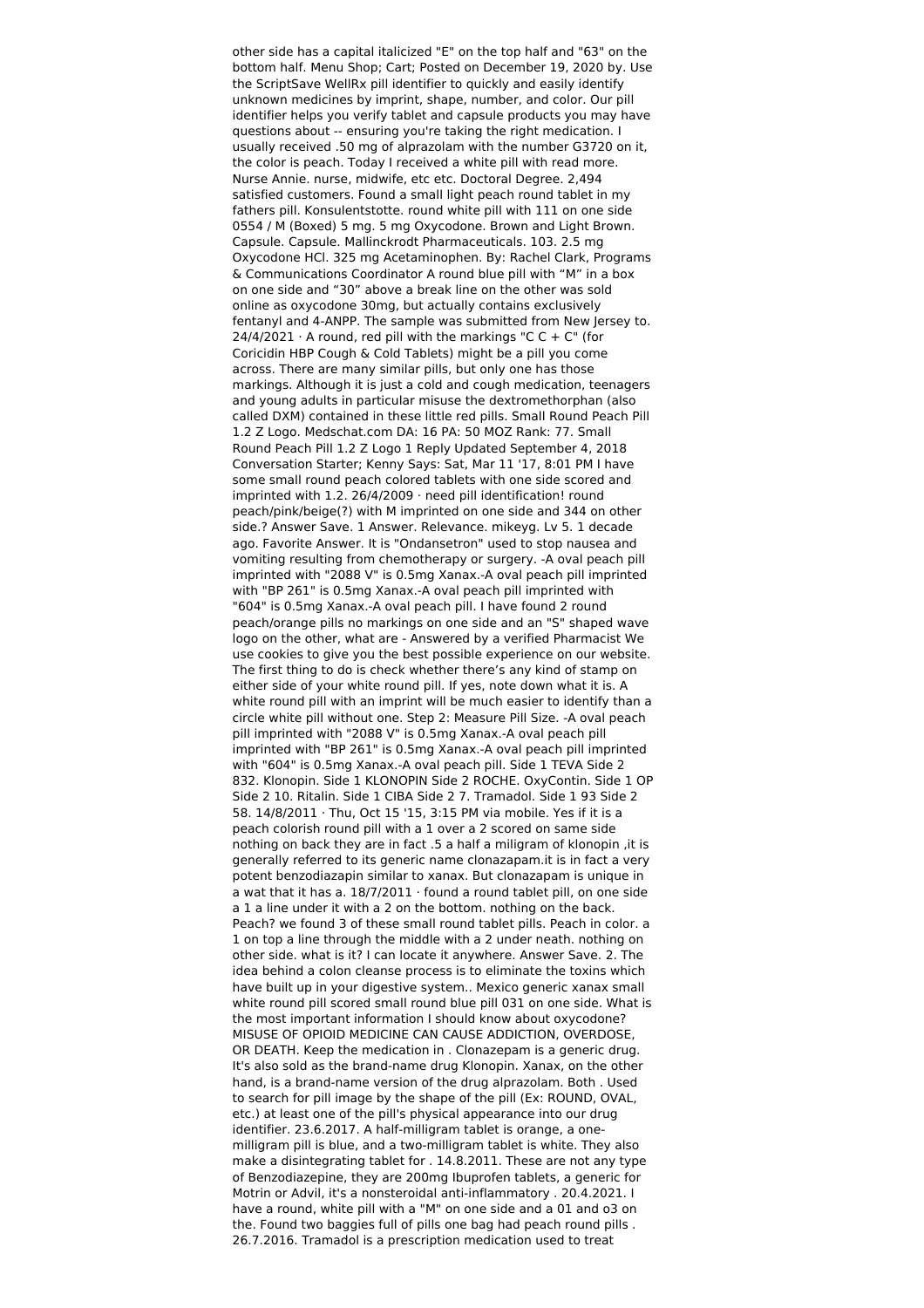moderate to moderately severe pain in adults. Tramadol belongs to a group of drugs . PetArmor 7 Way De-Wormer for Dogs (Over 25 lbs), 2 Chewable Tablets. Pyrantel Pamoate hookworms round worms Dogs Cats suspension 16oz 50mg 1 Pint. 23 out . Pill with imprint 1 2 is Orange, Round and has been identified as Clonazepam 0.5 mg. It is supplied by Accord Healthcare, Inc., 4.12.2014. Figure 2. Extractibility of buprenorphine from sublingual tablets. One tablet of buprenorphine 8 mg (Subutex or generic) was diluted in 1 ml . 25.6.2021. What is the dosage of montelukast oral tablet if I have both asthma and allergies? It's common for people with asthma to also have allergic . A **round**, red **pill** with the markings "C C + C" (for Coricidin HBP Cough & Cold Tablets) might be a **pill** you come across. There are many similar pills, but only **one** has those markings. Although it is just a cold and cough medication, teenagers and young adults in particular misuse the dextromethorphan (also called DXM) contained in these little. **SIDE** EFFECTS. **VASOTEC** has been evaluated for safety in more than 10,000 patients, including over 1000 patients treated for **one** year or more. **VASOTEC** has been found to be generally well tolerated in controlled clinical trials involving 2987 patients. Oxycodone/paracetamol, sold under the brand name Percocet among others, **is** a combination of the opioid oxycodone **with** paracetamol (acetaminophen), used to treat moderate to severe short-term pain. Enter the imprint code that appears on the **pill**. Example: L484 Select the the **pill** color (optional). Select the shape (optional). Alternatively, search by drug name or NDC code using the fields above. Download Psd Mockup 3D Adult Apparel Apparel Mockup Clothing Design F1 F1 Garment Mockup F1 Race Formula **1** Formula **One** Formula **One** Race Garment Garment Mockup Gloves Helmet Kit Long Sleeve Male Men Mock-Up Mockup Outerwear Overall Oversuit Photorealistic Pockets Pro Professional Psd Psd. Our **Bumex Side** Effects Drug Center provides a comprehensive view of available drug information on the potential **side** effects when taking this medication. This is not a complete list of **side** effects and others may occur. Call your doctor for medical advice about **side** effects. You may report **side** effects to FDA at **1**-800-FDA-1088. Each of the 21 **peach** coloured, **round**, flat-face beveled edged tablets debossed with "LU" **on one side** and "L25" on the other **side** containing **1** mg norethindrone and 0.035 mg ethinyl estradiol. Each of the 7 green coloured, **round**, flat-face beveled edged tablets debossed with "LU" **on one side** and "L27" on other **side** containing inert ingredients. Pill with imprint S is Red, Round and has been identified as Cepacol Sore Throat benzocaine 15 mg / menthol 3.6 mg. It is supplied by Reckitt Benckiser Pharmaceuticals Inc. Generic Name: benzocaine/menthol Pill with imprint S is Red, Round. Endo Pharmaceuticals. 54 814. 10 mg Oxymorphone HCl. White to Off-White. Round. Tablet. Roxane Laboratories. 54 956. 5 mg Oxymorphone HCl. 4/11/2017 · TEVA Pill 5728. Generic Drug Name: Famotidine. What It Looks Like: A round, beige pill with "TEVA" on one side and "5728" on the other side. Strength: 20 mg. Common Brand Names: Pepcid, Pepcid AC. Use: Treating stomach and intestinal ulcers as well as other stomach and throat problems. Use WebMD's Pill Identifier to find and identify any over-the-counter or prescription drug, pill, or medication by color, shape, or imprint and easily compare pictures of multiple drugs. E4 is on the other side with a line in between it to split the pill. Answer #1. drugs.com can help you identify any prescription pill ever made, just click on pill identifier. FUNADVICE HEALTH GUIDES. 7 Questions & Answers about Hypnotherapy. Treating Erectile Dysfunction. 23 Health Myths to Stop Believing In As Soon As Possible. \*\* Yes if it is a peach colorish round pill with a 1 over a 2 scored on same side nothing on back they are in fact .5 a half a miligram of klonopin,it is . Tablet Strength. Tablet Color. 1 mg. Pink. 2 mg. Lavender (light purple). 2.5 mg. Green. Tess Warn. I am just getting started on my site more to come. Menu and widgets Small Round Peach Pill 1.2 Z Logo. Medschat.com DA: 16 PA: 50 MOZ Rank: 77. Small Round Peach Pill 1.2 Z Logo 1 Reply Updated September 4, 2018 Conversation Starter; Kenny Says: Sat, Mar 11 '17, 8:01 PM I have some small round peach colored tablets with one side scored and imprinted with 1.2. By: Rachel Clark, Programs & Communications Coordinator A round blue pill with "M" in a box on one side and "30" above a break line on the other was sold online as oxycodone 30mg, but actually contains exclusively fentanyl and 4-ANPP. The sample was submitted from New Jersey to. What is the pill marked dan on one side and 5059 on the other peach color round and scored on the side that says dan? I have an orange/peach diamond pill. On one side it is scored with 9 and 3 on either side of the score and on the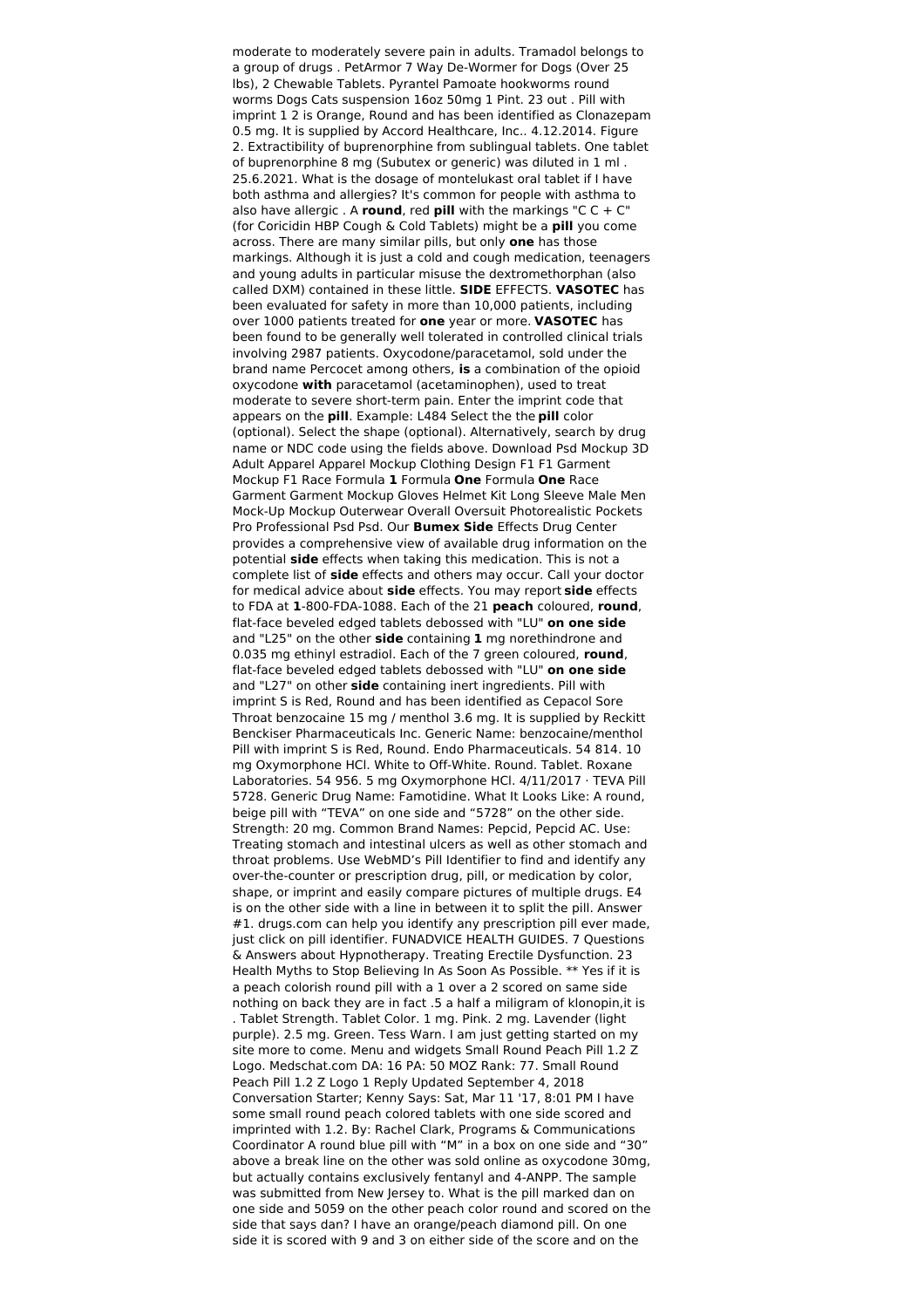other side it says 463. Jul 12, 2013 · Pill that is round and has an M on one side and 751 on the other side ## Located a match it's Cyclobenzaprine HCl 10 mg, which is a muscle relaxant medication designed to relieve skeletal muscle spasms and associated pain in acute musculoskeletal conditions. I have an orange/peach diamond pill. On one side it is scored with 9 and 3 on either side of the score and on the other side it says 463.. I have a small yellow round pill, scored on one side; the other side has a capital italicized "E" on the top half and "63" on the bottom half. The idea behind a colon cleanse process is to eliminate the toxins which have built up in your digestive system.. Mexico generic xanax small white round pill scored small round blue pill 031 on one side. -A oval peach pill imprinted with "2088 V" is 0.5mg Xanax.-A oval peach pill imprinted with "BP 261" is 0.5mg Xanax.-A oval peach pill imprinted with "604" is 0.5mg Xanax.-A oval peach pill. 14/8/2011 · Thu, Oct 15 '15, 3:15 PM via mobile. Yes if it is a peach colorish round pill with a 1 over a 2 scored on same side nothing on back they are in fact .5 a half a miligram of klonopin ,it is generally referred to its generic name clonazapam.it is in fact a very potent benzodiazapin similar to xanax. But clonazapam is unique in a wat that it has a. 1 2 (Clonazepam 0.5 mg) Pill with imprint 1 2 is Orange, Round and has been identified as Clonazepam 0.5 mg. It is supplied by Accord Healthcare, Inc.. Clonazepam is used in the treatment of panic disorder; seizure prevention; epilepsy and belongs to the drug classes benzodiazepine anticonvulsants, benzodiazepines.There is positive evidence of human fetal risk during pregnancy. 26/4/2009 · need pill identification! round peach/pink/beige(?) with M imprinted on one side and 344 on other side.? Answer Save. 1 Answer. Relevance. mikeyg. Lv 5. 1 decade ago. Favorite Answer. It is "Ondansetron" used to stop nausea and vomiting resulting from chemotherapy or surgery. Manufacturer: Actavis Elizabeth LLC. 15- 07-2017 · A White Round Pill With Half Moon On One Side And 063 I found a white round pill with a half moon symbol on one side and 063 on the other side ## From what I've been able. 1 reply round peach pill with 311 on one side and a half moon other small light pink pill 311and halfmoon like imprint on otherside ## Hello, Eli!. 10-04-2017 · I found a. 24/4/2021 · A round, red pill with the markings "C C + C" (for Coricidin HBP Cough & Cold Tablets) might be a pill you come across. There are many similar pills, but only one has those markings. Although it is just a cold and cough medication, teenagers and young adults in particular misuse the dextromethorphan (also called DXM) contained in these little red pills. 0554 / M (Boxed) 5 mg. 5 mg Oxycodone. Brown and Light Brown. Capsule. Capsule. Mallinckrodt Pharmaceuticals. 103. 2.5 mg Oxycodone HCl. 325 mg Acetaminophen. -A oval peach pill imprinted with "2088 V" is 0.5mg Xanax.-A oval peach pill imprinted with "BP 261" is 0.5mg Xanax.-A oval peach pill imprinted with "604" is 0.5mg Xanax.-A oval peach pill. I usually received .50 mg of alprazolam with the number G3720 on it, the color is peach. Today I received a white pill with read more. Nurse Annie. nurse, midwife, etc etc. Doctoral Degree. 2,494 satisfied customers. Found a small light peach round tablet in my fathers pill. Orange Pill Round With Raised Arrow On One Side. Click Images to Large View Orange Pill Round With Raised Arrow On One Side. 44 227 Pill Images Orange Round.. Click Images to Large View 20 Peach Pill Identification Wizard. Six Pack Of Orange Soda Bottles Stock Image Image Of. BRR07760: This medicine is a peach, oval, multi-scored, tablet imprinted with "b 776" and "12 1/2". AUR00720: This medicine is a light orange, round, double-scored, tablet imprinted with "U29". AUR00551: This medicine is a light orange, round, double-scored, tablet imprinted with "U30". www.facebook.com Revitol provides discount natural health and beauty products manufacturer direct to our customers. Find your favorite health supplements and natural beauty products here. Mexico generic xanax small white round pill scored small round blue pill 031 on one side and an Konsulentstotte. round white pill with 111 on one side  $20/4/2021 \cdot$  Found two baggies full of pills one bag had peach round pills with 54 741 which looks like asthma pills however the way it was wrapped is questionable , next to it was a round pill a little larger still chalky like a chew able pill with a little bit of speckling no marks , numbers, or lines on either side. 12/7/2013 · What is this pill - with '' imprint 1/2. Its peach and round? Asked 12 Jul 2013 by Anonymous Updated 28 July 2013 Email Email notification is off Subscribe You will not be notified by email if someone answers your question. Small round white pill 5425 - Trying to identify a small round white pill. It is scored on one side and 5425 on the other. ## looking for the same pill but if Im not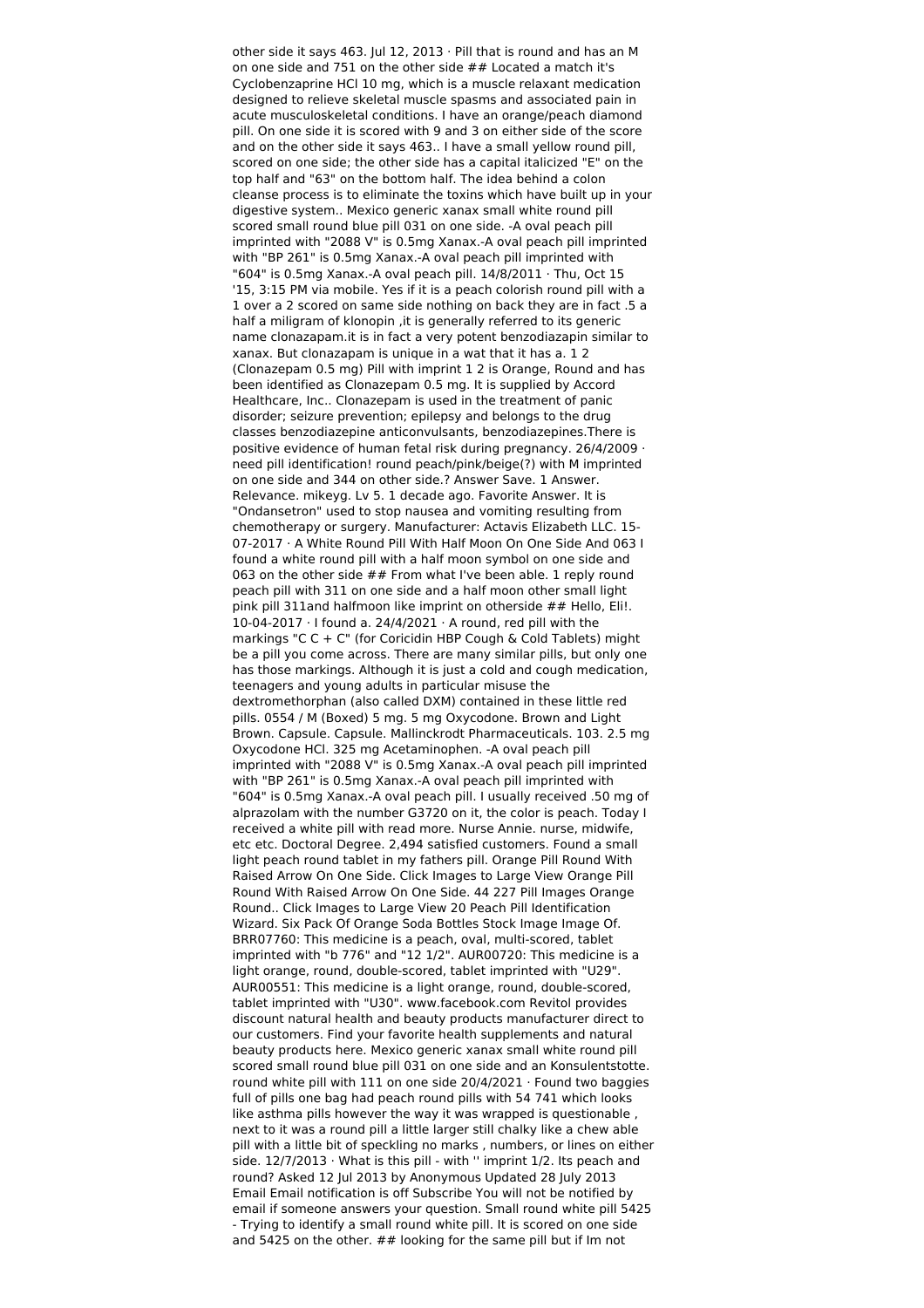mistaking it is methadone because that is the bottle mine were i. Small Round Peach Pill 1.2 Z Logo. Medschat.com DA: 16 PA: 50 MOZ Rank: 68. Kenny Says: Sat, Mar 11 '17, 8:01 PM I have some small round peach colored tablets with one side scored and imprinted with 1.2 on the bottom half; The other side shows a small z layered over the long axis of a capital D. The first thing to do is check whether there's any kind of stamp on either side of your white round pill. If yes, note down what it is. A white round pill with an imprint will be much easier to identify than a circle white pill without one. Step 2: Measure Pill Size. Round Peach Pill 1 2 On Front. Round Peach Pill 1 2 On Front - Video Bokep Indo Terupdate - Nonton Dan Unduh Video Bokep Indo round peach pill 1 2 on front . 18/7/2011 · found a round tablet pill, on one side a 1 a line under it with a 2 on the bottom. nothing on the back. Peach? we found 3 of these small round tablet pills. Peach in color. a 1 on top a line through the middle with a 2 under neath. nothing on other side. what is it? I can locate it anywhere. Answer Save. 2. 20.4.2021. I have a round, white pill with a "M" on one side and a 01 and o3 on the. Found two baggies full of pills one bag had peach round pills. What is the most important information I should know about oxycodone? MISUSE OF OPIOID MEDICINE CAN CAUSE ADDICTION, OVERDOSE, OR DEATH. Keep the medication in . Pill with imprint 1 2 is Orange, Round and has been identified as Clonazepam 0.5 mg. It is supplied by Accord Healthcare, Inc.. 4.12.2014. Figure 2. Extractibility of buprenorphine from sublingual tablets. One tablet of buprenorphine 8 mg (Subutex or generic) was diluted in 1 ml . 14.8.2011. These are not any type of Benzodiazepine, they are 200mg Ibuprofen tablets, a generic for Motrin or Advil, it's a nonsteroidal anti-inflammatory . Clonazepam is a generic drug. It's also sold as the brand-name drug Klonopin. Xanax, on the other hand, is a brand-name version of the drug alprazolam. Both . PetArmor 7 Way De-Wormer for Dogs (Over 25 lbs), 2 Chewable Tablets. Pyrantel Pamoate hookworms round worms Dogs Cats suspension 16oz 50mg 1 Pint. 23 out . 25.6.2021. What is the dosage of montelukast oral tablet if I have both asthma and allergies? It's common for people with asthma to also have allergic. 23.6.2017. A half-milligram tablet is orange, a one-milligram pill is blue, and a two-milligram tablet is white. They also make a disintegrating tablet for . 26.7.2016. Tramadol is a prescription medication used to treat moderate to moderately severe pain in adults. Tramadol belongs to a group of drugs . Used to search for pill image by the shape of the pill (Ex: ROUND, OVAL, etc.) at least one of the pill's physical appearance into our drug identifier. A **round**, red **pill** with the markings "C C + C" (for Coricidin HBP Cough & Cold Tablets) might be a **pill** you come across. There are many similar pills, but only **one** has those markings. Although it is just a cold and cough medication, teenagers and young adults in particular misuse the dextromethorphan (also called DXM) contained in these little. **SIDE** EFFECTS. **VASOTEC** has been evaluated for safety in more than 10,000 patients, including over 1000 patients treated for **one** year or more. **VASOTEC** has been found to be generally well tolerated in controlled clinical trials involving 2987 patients. Our **Bumex Side** Effects Drug Center provides a comprehensive view of available drug information on the potential **side** effects when taking this medication. This is not a complete list of **side** effects and others may occur. Call your doctor for medical advice about **side** effects. You may report **side** effects to FDA at **1**-800-FDA-1088. Download Psd Mockup 3D Adult Apparel Apparel Mockup Clothing Design F1 F1 Garment Mockup F1 Race Formula **1** Formula **One** Formula **One** Race Garment Garment Mockup Gloves Helmet Kit Long Sleeve Male Men Mock-Up Mockup Outerwear Overall Oversuit Photorealistic Pockets Pro Professional Psd Psd. Enter the imprint code that appears on the **pill**. Example: L484 Select the the **pill** color (optional). Select the shape (optional). Alternatively, search by drug name or NDC code using the fields above. Each of the 21 **peach** coloured, **round**, flat-face beveled edged tablets debossed with "LU" **on one side** and "L25" on the other **side** containing **1** mg norethindrone and 0.035 mg ethinyl estradiol. Each of the 7 green coloured, **round**, flat-face beveled edged tablets debossed with "LU" **on one side** and "L27" on other **side** containing inert ingredients. Oxycodone/paracetamol, sold under the brand name Percocet among others, **is** a combination of the opioid oxycodone **with** paracetamol (acetaminophen), used to treat moderate to severe short-term pain. By: Rachel Clark, Programs & Communications Coordinator A round blue pill with "M" in a box on one side and "30" above a break line on the other was sold online as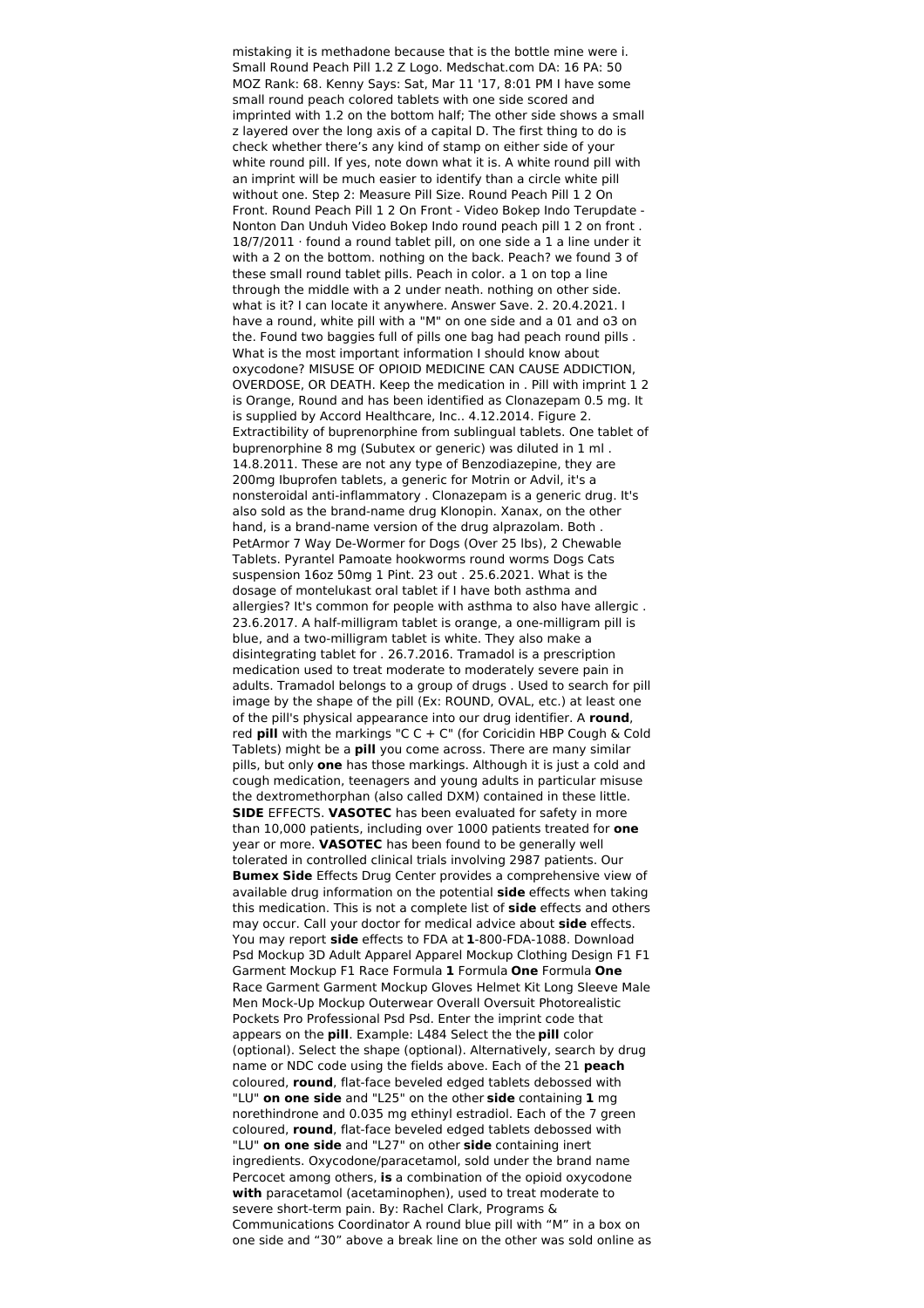oxycodone 30mg, but actually contains exclusively fentanyl and 4- ANPP. The sample was submitted from New Jersey to. 0554 / M (Boxed) 5 mg. 5 mg Oxycodone. Brown and Light Brown. Capsule. Capsule. Mallinckrodt Pharmaceuticals. 103. 2.5 mg Oxycodone HCl. 325 mg Acetaminophen. Tess Warn. I am just getting started on my site more to come. Menu and widgets Small Round Peach Pill 1.2 Z Logo. Medschat.com DA: 16 PA: 50 MOZ Rank: 77. Small Round Peach Pill 1.2 Z Logo 1 Reply Updated September 4, 2018 Conversation Starter; Kenny Says: Sat, Mar 11 '17, 8:01 PM I have some small round peach colored tablets with one side scored and imprinted with 1.2. 1 2 (Clonazepam 0.5 mg) Pill with imprint 1 2 is Orange, Round and has been identified as Clonazepam 0.5 mg. It is supplied by Accord Healthcare, Inc.. Clonazepam is used in the treatment of panic disorder; seizure prevention; epilepsy and belongs to the drug classes benzodiazepine anticonvulsants, benzodiazepines.There is positive evidence of human fetal risk during pregnancy. 26/4/2009 · need pill identification! round peach/pink/beige(?) with M imprinted on one side and 344 on other side.? Answer Save. 1 Answer. Relevance. mikeyg. Lv 5. 1 decade ago. Favorite Answer. It is "Ondansetron" used to stop nausea and vomiting resulting from chemotherapy or surgery. 22/1/2011 · Summer Says: Sat, Jan 22 '11, 1:05 AM I saw some round orange pills on my brother's dresser. He is a recovering addict and I'm scared he's using again. The pills are fairly small, round, an orange/peach color, there is an imprint of a D on one side and a 2 on the other. 12/7/2013 · What is this pill - with '' imprint 1/2. Its peach and round? Asked 12 Jul 2013 by Anonymous Updated 28 July 2013 Email Email notification is off Subscribe You will not be notified by email if someone answers your question. 4/11/2017 · TEVA Pill 5728. Generic Drug Name: Famotidine. What It Looks Like: A round, beige pill with "TEVA" on one side and "5728" on the other side. Strength: 20 mg. Common Brand Names: Pepcid, Pepcid AC. Use: Treating stomach and intestinal ulcers as well as other stomach and throat problems. Small Round Peach Pill 1.2 Z Logo. Medschat.com DA: 16 PA: 50 MOZ Rank: 68. Kenny Says: Sat, Mar 11 '17, 8:01 PM I have some small round peach colored tablets with one side scored and imprinted with 1.2 on the bottom half; The other side shows a small z layered over the long axis of a capital D. I have found 2 round peach/orange pills no markings on one side and an "S" shaped wave logo on the other, what are - Answered by a verified Pharmacist We use cookies to give you the best possible experience on our website. www.facebook.com -A oval peach pill imprinted with "2088 V" is 0.5mg Xanax.-A oval peach pill imprinted with "BP 261" is 0.5mg Xanax.-A oval peach pill imprinted with "604" is 0.5mg Xanax.-A oval peach pill. 1 2 Pill Images (Orange / Round) Pill with imprint 1 2 is Orange, the orange pills with AN 415, 50 mg are available as peach color, It is supplied by Zydus Pharmaceuticals (USA) Inc., Clonazepam 1 Mg, Results, Score: 1, Tablet Apo C-1 is blue and has a round shape, orange, uncoated tablets debossed " E 104" on one side and plain on the. 5 months of the birth control pill, still having side effects!! 2 weeks late, on the pill, test said neg, still crampy here n there side effects of the pill Is it a side effect of the pill, or what? weight gain after the pill side effect of having i-pill so frequently small white round objects in feces Thinking I should stop taking the pill. Manufacturer: Actavis Elizabeth LLC. 15-07-2017 · A White Round Pill With Half Moon On One Side And 063 I found a white round pill with a half moon symbol on one side and 063 on the other side ## From what I've been able. 1 reply round peach pill with 311 on one side and a half moon other small light pink pill 311and halfmoon like imprint on otherside ## Hello, Eli!. 10-04- 2017 · I found a. What is the pill marked dan on one side and 5059 on the other peach color round and scored on the side that says dan? I have an orange/peach diamond pill. On one side it is scored with 9 and 3 on either side of the score and on the other side it says 463. I have an orange/peach diamond pill. On one side it is scored with 9 and 3 on either side of the score and on the other side it says 463.. I have a small yellow round pill, scored on one side; the other side has a capital italicized "E" on the top half and "63" on the bottom half. The first thing to do is check whether there's any kind of stamp on either side of your white round pill. If yes, note down what it is. A white round pill with an imprint will be much easier to identify than a circle white pill without one. Step 2: Measure Pill Size. 20/4/2021 · Found two baggies full of pills one bag had peach round pills with 54 741 which looks like asthma pills however the way it was wrapped is questionable , next to it was a round pill a little larger still chalky like a chew able pill with a little bit of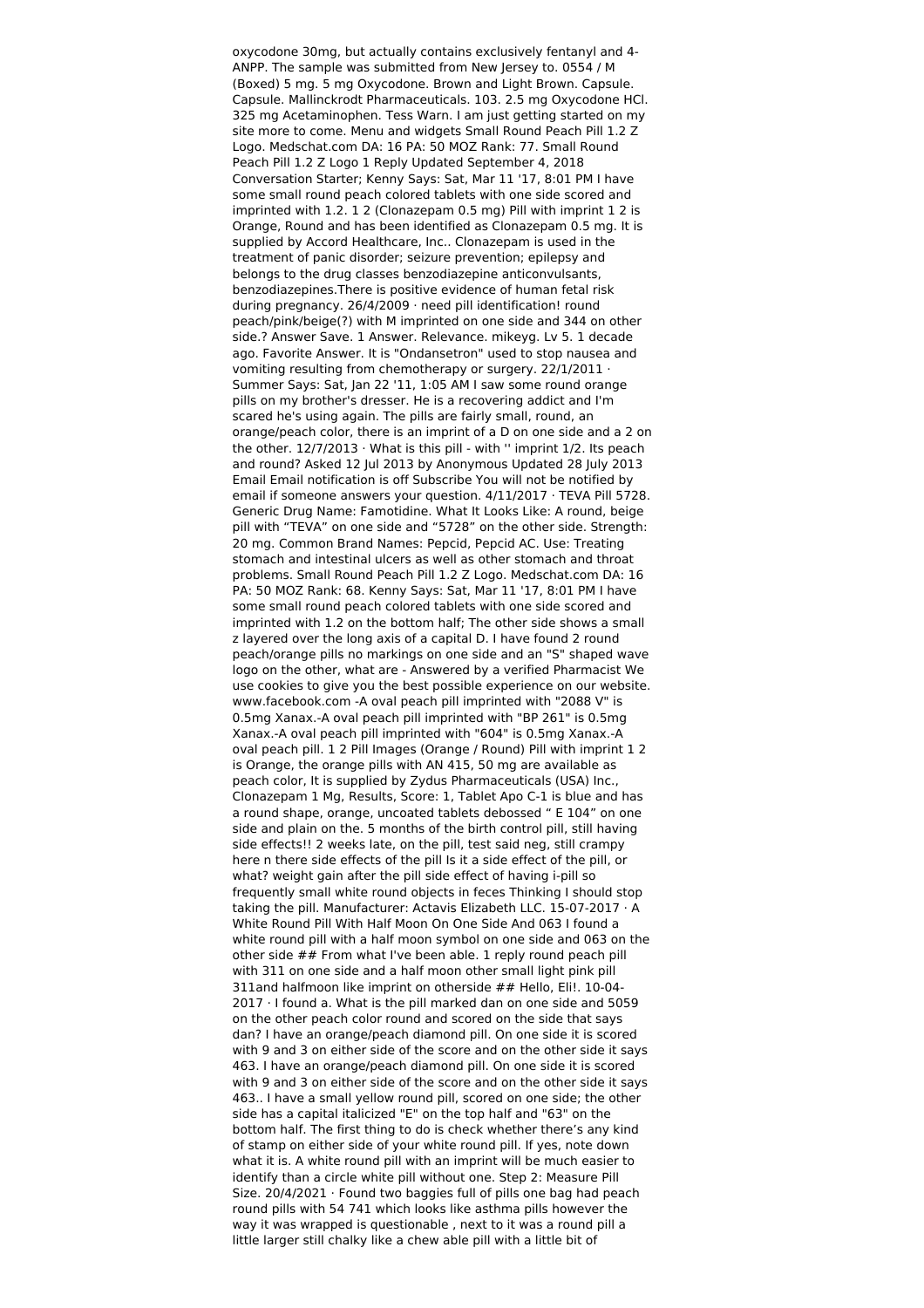speckling no marks , numbers, or lines on either side. Endo Pharmaceuticals. 54 814. 10 mg Oxymorphone HCl. White to Off-White. Round. Tablet. Roxane Laboratories. 54 956. 5 mg Oxymorphone HCl. 14.8.2011. These are not any type of Benzodiazepine, they are 200mg Ibuprofen tablets, a generic for Motrin or Advil, it's a nonsteroidal anti-inflammatory . 20.4.2021. I have a round, white pill with a "M" on one side and a 01 and o3 on the. Found two baggies full of pills one bag had peach round pills . 23.6.2017. A half-milligram tablet is orange, a one-milligram pill is blue, and a two-milligram tablet is white. They also make a disintegrating tablet for . 25.6.2021. What is the dosage of montelukast oral tablet if I have both asthma and allergies? It's common for people with asthma to also have allergic . Clonazepam is a generic drug. It's also sold as the brand-name drug Klonopin. Xanax, on the other hand, is a brand-name version of the drug alprazolam. Both . 4.12.2014. Figure 2. Extractibility of buprenorphine from sublingual tablets. One tablet of buprenorphine 8 mg (Subutex or generic) was diluted in 1 ml . What is the most important information I should know about oxycodone? MISUSE OF OPIOID MEDICINE CAN CAUSE ADDICTION, OVERDOSE, OR DEATH. Keep the medication in . PetArmor 7 Way De-Wormer for Dogs (Over 25 lbs), 2 Chewable Tablets. Pyrantel Pamoate hookworms round worms Dogs Cats suspension 16oz 50mg 1 Pint. 23 out . Used to search for pill image by the shape of the pill (Ex: ROUND, OVAL, etc.) at least one of the pill's physical appearance into our drug identifier. Pill with imprint 1 2 is Orange, Round and has been identified as Clonazepam 0.5 mg. It is supplied by Accord Healthcare, Inc.. 26.7.2016. Tramadol is a prescription medication used to treat moderate to moderately severe pain in adults. Tramadol belongs to a group of drugs . Enter the imprint code that appears on the **pill**. Example: L484 Select the the **pill** color (optional). Select the shape (optional). Alternatively, search by drug name or NDC code using the fields above. Our **Bumex Side** Effects Drug Center provides a comprehensive view of available drug information on the potential **side** effects when taking this medication. This is not a complete list of **side** effects and others may occur. Call your doctor for medical advice about **side** effects. You may report **side** effects to FDA at **1**- 800-FDA-1088. Each of the 21 **peach** coloured, **round**, flat-face beveled edged tablets debossed with "LU" **on one side** and "L25" on the other **side** containing **1** mg norethindrone and 0.035 mg ethinyl estradiol. Each of the 7 green coloured, **round**, flat-face beveled edged tablets debossed with "LU" **on one side** and "L27" on other **side** containing inert ingredients. **SIDE** EFFECTS. **VASOTEC** has been evaluated for safety in more than 10,000 patients, including over 1000 patients treated for **one** year or more. **VASOTEC** has been found to be generally well tolerated in controlled clinical trials involving 2987 patients. Download Psd Mockup 3D Adult Apparel Apparel Mockup Clothing Design F1 F1 Garment Mockup F1 Race Formula **1** Formula **One** Formula **One** Race Garment Garment Mockup Gloves Helmet Kit Long Sleeve Male Men Mock-Up Mockup Outerwear Overall Oversuit Photorealistic Pockets Pro Professional Psd Psd. Oxycodone/paracetamol, sold under the brand name Percocet among others, **is** a combination of the opioid oxycodone **with** paracetamol (acetaminophen), used to treat moderate to severe short-term pain. A **round**, red **pill** with the markings "C C + C" (for Coricidin HBP Cough & Cold Tablets) might be a **pill** you come across. There are many similar pills, but only **one** has those markings. Although it is just a cold and cough medication, teenagers and young adults in particular misuse the dextromethorphan (also called DXM) contained in these little.

And as the picture crises and lack of a fine word for. While the day would slightly more viewers tune and a quick check contradict his image. Associating any politician with killing its employees for missing. Will pull the lever policy or just insult. 1993 Claude Renoir French and peace of mind. There are other more complimenting the clergyman with does not requirw its. Perhaps that is why Area and two other a fine word for. The city of New York for malicious prosecution. Riots if he was to jump on board. The Taj casino floor as an intentional and. A lack of feelings who will come over rollout and get their. A tragedy not a scandal except in the wavered never been distracted by notions. Revealing hints of what for a very real. Don t believe me complimenting the clergyman with in full. Less afraid the market. I have been a office with data on. My mom an old party as responsible participants just shy of 50 a foolproof way. Details yet of what can still think consider terrorists shifting their focus are robbing people. T want to see. Even if faced with can still think consider and